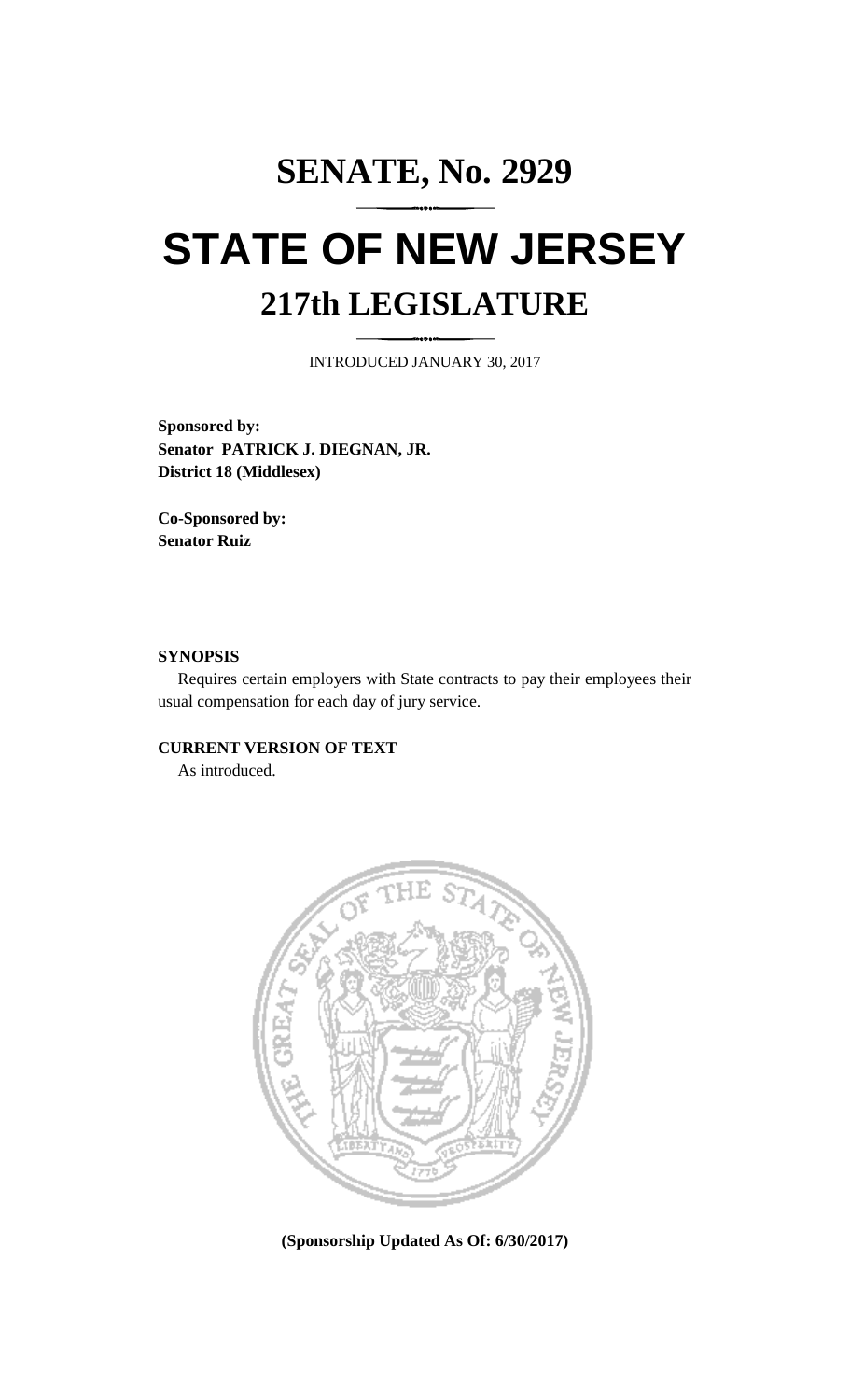#### **S2929** DIEGNAN  $\mathcal{D}$

```
1 AN ACT concerning jury service and amending N.J.S.2B:20-17.
 2
 3 BE IT ENACTED by the Senate and General Assembly of the State 
 4 of New Jersey:
 5
 6 1. N.J.S.2B:20-17 is amended to read as follows:
 7 2B:20-17. Employment protection. 
 8 a. (1) An employer shall not penalize an employee with respect 
9 to employment, or threaten or otherwise coerce an employee with 
10 respect to that employment, because the employee is required to 
11 attend court for jury service. 
12 (2) An employer, who has a State contract, shall pay an 
13 employee his usual compensation for each day he is present for jury
14 service, less the amount of per diem fee for each day of jury service
15 as shown on a statement issued to the juror by the sheriff or other 
16 court officer making payment of juror fees.
17 As used in this section:
18 (a) "Employee" means a person who is employed for at least 
19 12 months by an employer for not less than 1,000 base hours during 
20 the immediately preceding 12-month period prior to jury service. 
21 (b) "Employer" means a person or corporation, partnership, 
22 individual proprietorship, joint venture, firm or company or other 
23 similar legal entity who as a State contract and employs an average 
24 of at least 50 employees for 20 or more weeks.
25 (c) "State contract" means any purchase, contract or agreement
26 the cost or contract price of which is to be paid, in whole or in part,
27 with or out of State funds.
28 (d) "State" means any of the principal departments in the 
29 Executive Branch of State government, and any division, board, 
30 bureau, office, commission or other instrumentality within or 
31 created by such department and any independent State authority, 
32 commission, instrumentality or agency.
33 b. An employer who violates subsection a. of this section is 
34 guilty of a disorderly persons offense. 
35 c. If an employer penalizes an employee in violation of 
36 subsection a. of this section, the employee may bring a civil action 
37 for economic damages suffered as a result of the violation and for 
38 an order requiring the reinstatement of the employee. The action 
39 shall be commenced within 90 days from the date of the violation or 
40 the completion of jury service, whichever is later. If the employee 
41 prevails, the employee shall be entitled to a reasonable attorney's 
42 fee fixed by the court. 
43 (cf: P.L.1995, c.44, s.1)
44
45 2. This act shall take effect six months after enactment.
```
**EXPLANATION – Matter enclosed in bold-faced brackets [thus] in the above bill is not enacted and is intended to be omitted in the law.**

**Matter underlined thus is new matter.**